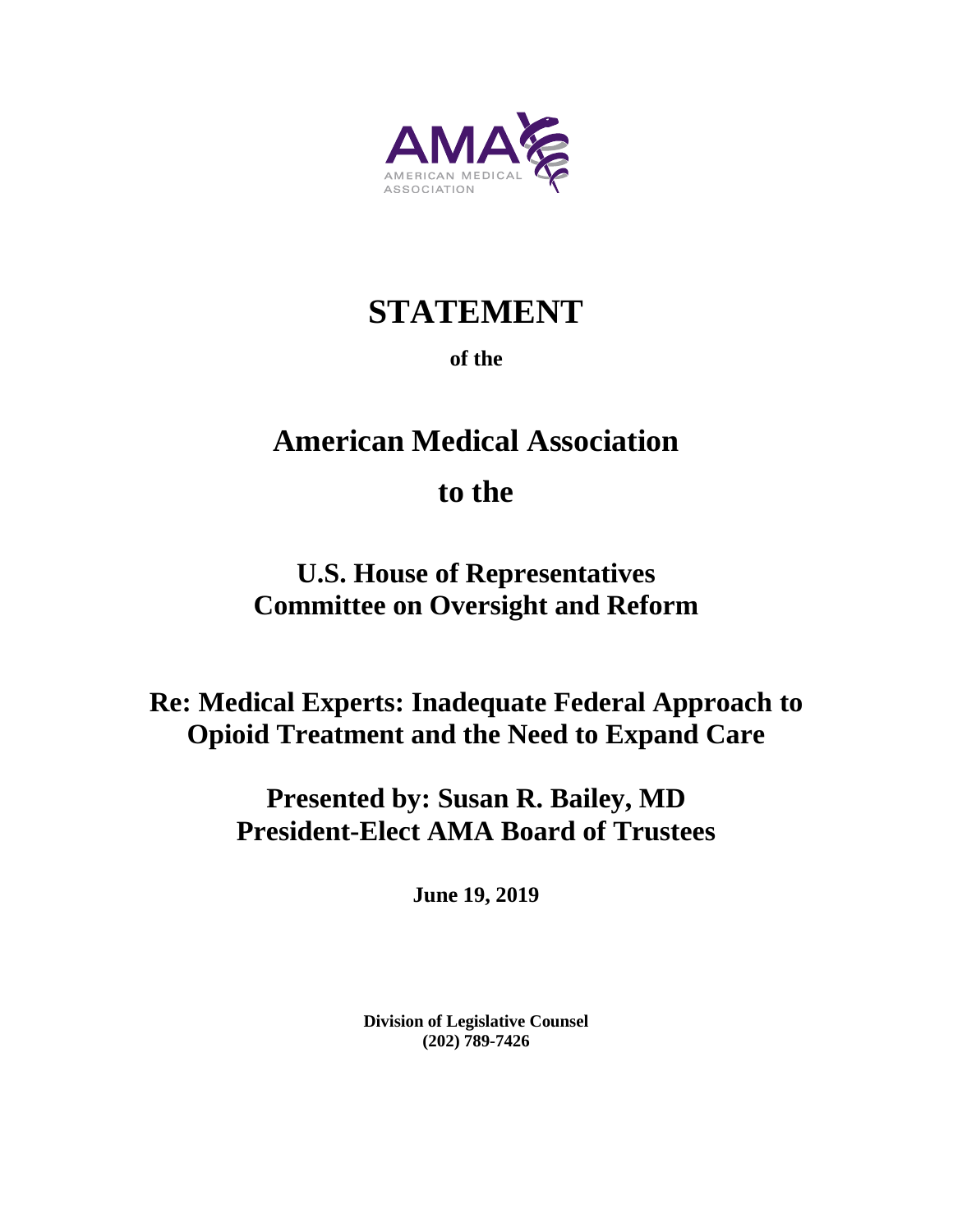#### **STATEMENT**

#### **of the**

#### **American Medical Association**

**to the** 

#### **U.S. House of Representatives Committee on Oversight and Reform**

#### **Re: Medical Experts: Inadequate Federal Approach to Opioid Treatment and the Need to Expand Care**

**June 19, 2019**

The American Medical Association (AMA) appreciates the opportunity to provide testimony to the U.S. House of Representatives Committee on Oversight and Reform as part of the hearing entitled, "Medical Experts: Inadequate Federal Approach to Opioid Treatment and the Need to Expand Care." As the largest professional association for physicians and the umbrella organization for state and national specialty medical societies, the AMA has been, and continues to be, deeply committed to confronting and ending the epidemic of opioid use disorder (OUD) and related overdose deaths which are having a devastating effect across our nation. We commend the Committee for holding this important hearing to examine current challenges to funding OUD treatment and the need for new policies and infrastructure to remove barriers to evidence-based care treatment and improve access to care.

#### Background

The nation's epidemic of opioid-related overdoses and deaths continues to worsen. More than two million people in the United States have OUD, putting them at a greatly increased risk of early death from overdose, infectious diseases, trauma, and suicide (NASEM Consensus Study Report, Medications for Opioid Use Disorder Save Lives, March 2019). Of the 70,237 drug overdose deaths in 2017, 68 percent (47,600) were from opioid-related causes, according to the Centers for Disease Control and Prevention (CDC-KFF). This means that every day in 2017, more than 130 people in the United States died from an opioid-related cause (National Institute on Drug Abuse), and one person died of an opioid-related cause every 11.4 minutes (The National Institute for Health Care Management NIHCM Foundation).

For the past several years, the dynamics of the opioid epidemic have changed from one driven by prescription opioids to one that is driven by heroin and illicitly manufactured fentanyl and fentanyl analogs. Deaths due to prescription opioid and heroin-related causes appear to have plateaued but remain at historic highs. In 2017:

- 28,466 died from illicit fentanyl-related overdose (19,413 in 2016);
- 15,482 died from heroin-related overdose (15,469 in 2016);
- 14,495 died from prescription opioid-related overdose (14,487 in 2016). (More than 60 percent of people who misuse prescription opioids steal them or obtain them from a family member or friend); and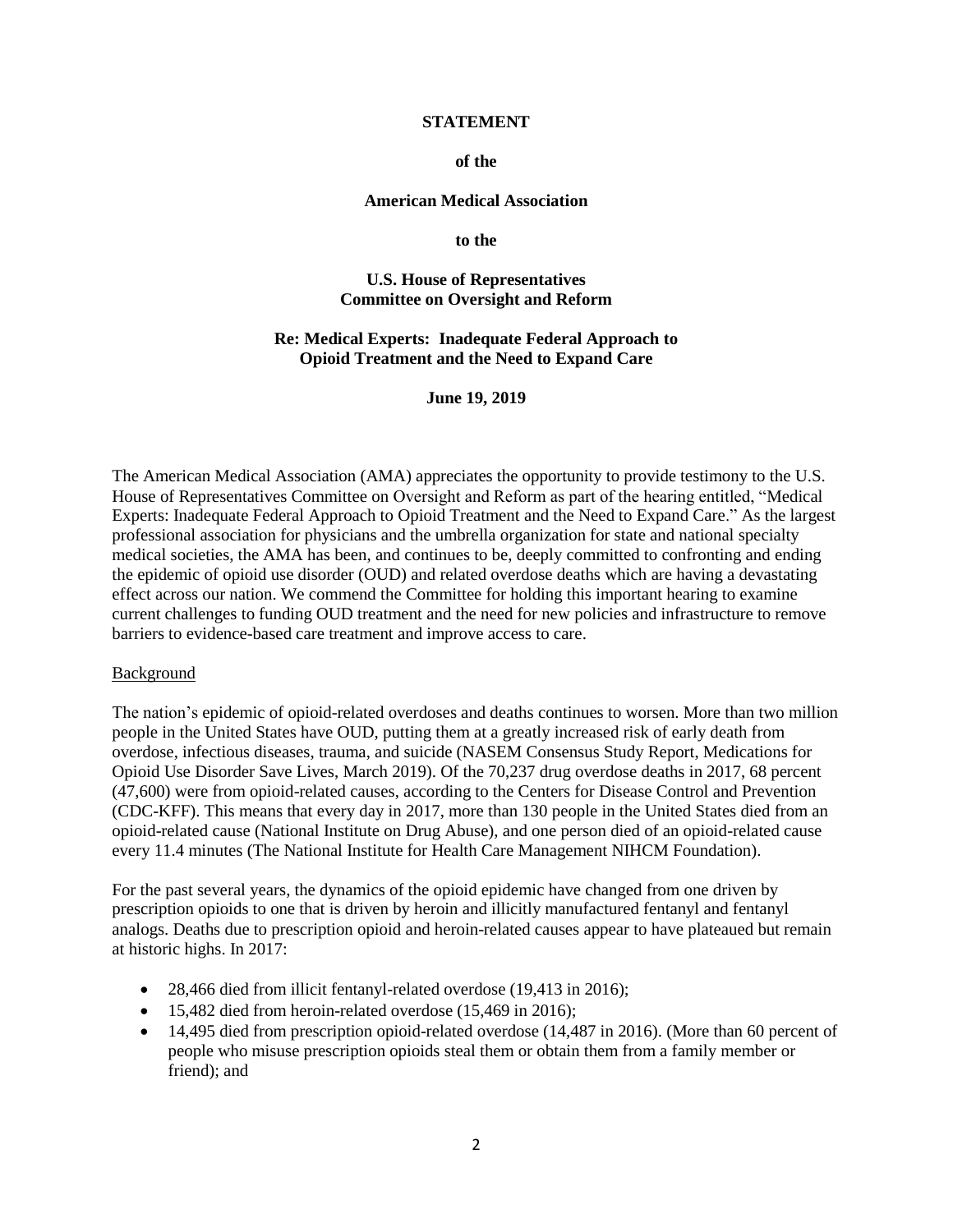• 3,194 died from methadone-related causes—the lowest number since 2003. The data does not distinguish whether methadone was used for pain or for the treatment of OUD (SAMHSA).

Significantly, mortality rates for prescription opioids, fentanyl, and heroin vary state by state. For example, the data shows that some states are seeing progress in terms of reducing prescription opioidrelated mortality. Twenty-eight states saw decreases in mortality related to prescription opioids from 2016-17 with four states seeing a second consecutive-year decrease (AR, MO, OR, RI) and three seeing a third consecutive-year decrease (NM, UT, WV). Between 2015-2016, only 16 states saw a decrease. Yet, prescription opioid-related mortality was the leading cause of opioid-related mortality in 20 states in 2017; it was also the leading cause of opioid-related mortality for 21 states in 2016.

With respect to illicit opioid-related mortality, heroin-related overdose mortality decreases were seen in 20 states, with four states seeing a second consecutive-year decrease (MA, NH, RI, VT). Fourteen states saw both a decrease in prescription opioid and heroin-related mortality (CT, HI, ID, KS, KY, MD, MA, MO, NH, NM, NC, PA, RI, UT). Only two states saw a decrease in illicit fentanyl-related death—NM and ND. NM is the only state that saw decreases in all three categories.

The good news is that we know that there are policy and clinical interventions that work and have a direct impact on saving lives and improving care. There are also lessons to be learned from policies that have harmed patients, such as opioid restriction policies based on arbitrary thresholds and mandated, nonconsensual tapering policies, which have not had their intended consequences of reversing opioid overdoses and deaths.

The bad news is there is a huge gap in access to treatment. It is estimated that less than 35 percent of adults with OUD had received treatment for it in 2018 (Jones and McCance-Katz, 2019, cited in NASEM, Consensus Study Report). There are numerous barriers that prevent broader access to evidence-based treatment, including payer practices that delay or deny care, reluctance among some providers and individuals to use medication-assisted treatment (MAT), stigma, and lack of sufficient treatment facilities and addiction medicine specialists. However, there are policy interventions that can address these barriers, which are discussed in more detail below.

### Physician progress to end the epidemic

The AMA continues its aggressive advocacy efforts in support of patients with pain and those with a substance use disorder. In 2014, the AMA convened more than 25 (there are now 28 participating organizations) national, state, specialty and other health care associations to form the AMA Opioid Task Force to coordinate efforts within organized medicine to help end the nation's opioid epidemic. For the past three years, the AMA has measured several aspects where physicians have taken action to end the epidemic. The AMA has issued a report each year highlighting these areas. The [2019 report](https://www.end-opioid-epidemic.org/wp-content/uploads/2019/06/AMA-Opioid-Task-Force-2019-Progress-Report-web-1.pdf) was issued recently and shows that physicians and other health professionals are taking significant actions in the face of the epidemic, and some reports suggest that prescription opioid-related mortality may be leveling off. Key findings from the report include:

- **Opioid prescriptions decrease.** Opioid prescriptions decreased 33 percent (more than 80 million prescriptions) between 2013-2018, including more than 12 percent (more than 20 million prescriptions) between 2017-2018 alone.
- **PDMP use increases.** Nearly 2 million physicians and other health care professionals are registered to use state-based PDMPs, a 290 percent increase from 2014. Use of PDMPs increased to more than 450 million queries in 2018, a 56 percent increase from 2017 and a 651 percent increase from 2014.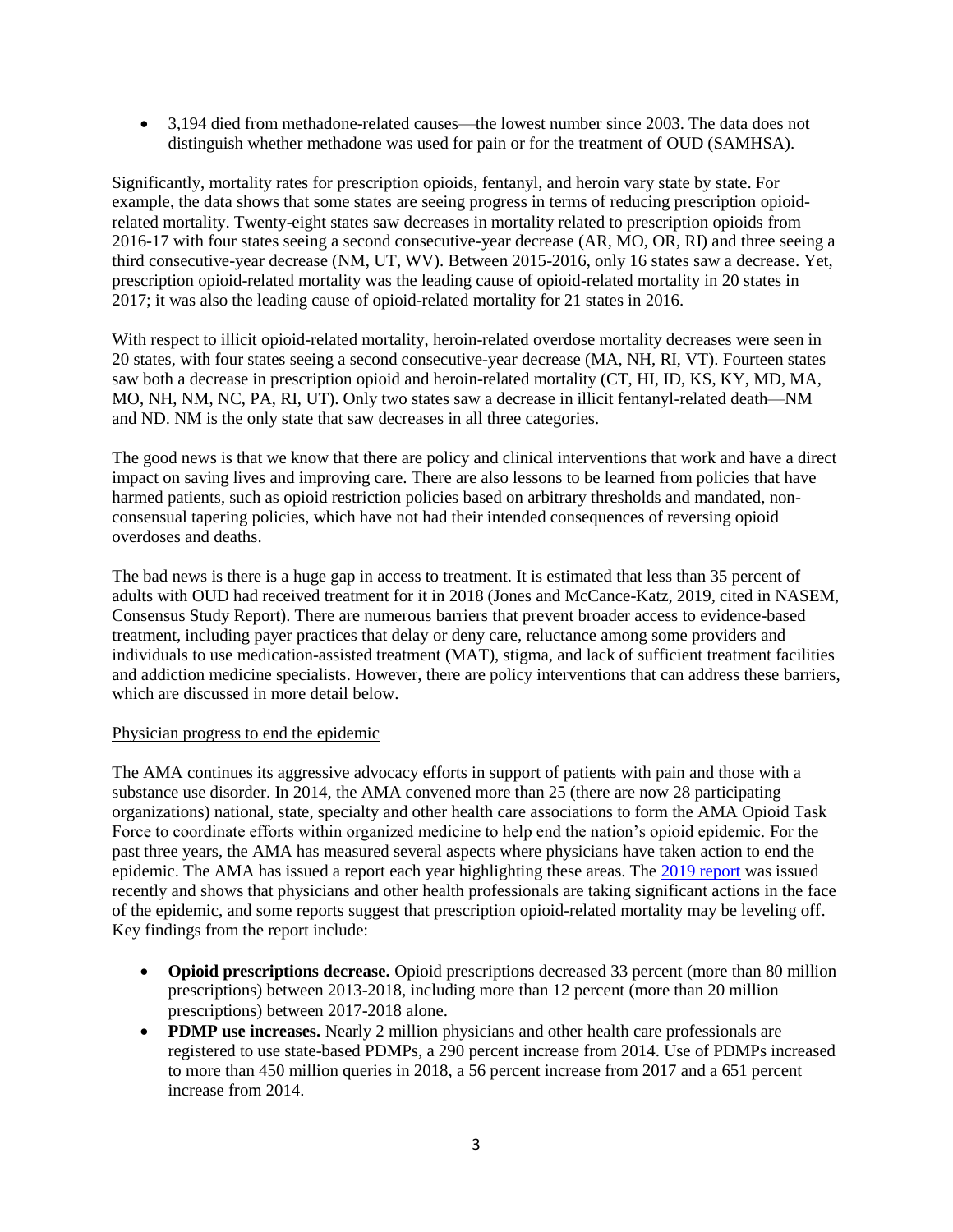- **Education increases.** In 2018, more than 700,000 physicians and other health care professionals completed medical education trainings and accessed other educational resources provided by the AMA, and state and specialty medical societies. These materials included opioid prescribing, pain management, screening for substance use disorders, and related areas in 2018, up from 118,500 in 2015-16.
- **More physicians certified to treat opioid use disorder.** More than 66,000 physicians (and a growing number of nurse practitioners and physician assistants) are certified to provide in-office buprenorphine, up from 37,000 in 2016.
- **Naloxone co-prescribing increases.** Access to naloxone has saved tens of thousands of lives. In 2018, the number of naloxone prescriptions reached a record high in the U.S. to more than 598,000 prescriptions, a 107 percent increase from 2017 and a 338 percent increase from 2016.

This progress, however, has not led to an overall reduction in mortality or a measurable increase in positive patient outcomes. Death from heroin and illicitly manufactured fentanyl and fentanyl analogs are at historic levels. In issuing the report, AMA President, Patrice A. Harris, MD, MA, who chairs the AMA Opioid Task Force, stated, "The opioid epidemic is at a crossroads. While physicians must continue to demonstrate leadership by taking action, it is clear that these significant reductions in opioid prescribing, increases in prescription drug monitoring program (PDMP) use and taking more education—by themselves—will not stop people from dying." Dr. Harris also noted, "Progress has been made, but much more work remains. It is time for states to end prior authorization and other barriers to medicationassisted treatment for opioid use disorder; and time for payers, pharmacy benefit management companies (PBMs), and pharmacy chains to re-evaluate all policies restricting access evidence-based care for pain and substance use disorders. If it weren't for naloxone, it is likely that tens of thousands more Americans would be dead. The report shows that to save many more lives, policymakers, payers, PBMs and pharmacy chains must remove all barriers to evidence-based care."

### AMA Recommendations to Improve Access to Care for OUD

### *1. Remove Barriers Imposed by Payers*

As noted by both the AMA Opioid Task Force and the National Academies of Sciences, Engineering, and Medicine's March 2019 Consensus Study Report, "Medications for Opioid Use Disorder Save Lives," existing tools to counter the opioid epidemic—i.e., evidence-based medications to treat OUD—save lives and yet are not being used to their maximum effect. There is clear evidence in support of MAT as a proven medical model to support recovery, save lives, reduce crime, and improve quality of life. Methadone, buprenorphine, and extended-release naltrexone are approved medications to treat OUD, but, as noted earlier, most individuals with OUD in the U.S. receive no treatment at all, and only a small portion of those who do receive MAT.

In its latest report, the AMA Opioid Task Force forcefully calls on all payers—commercial insurers, selfinsured plans, Medicare, and Medicaid—as well as PBMs to end prior authorization and other unnecessary utilization management protocols for the treatment of OUD. Payers, PBMs, and pharmacy chains need to re-evaluate all policies restricting access to evidence-based care for pain and substance use disorders. This also includes ensuring that MAT is available on the lowest cost-sharing tier to promote affordability as well as prompt availability. It is time for all payers to support increased access to MAT.

Maryland was the first state to remove prior authorization for MAT in 2017, five years after the epidemic began. Stories from physicians indicate that they have seen immediate results in their practices from prior authorization being removed. One physician wrote to the AMA that "No longer does she have to spend hours a week answering panicked phone calls from patients at the pharmacy, and then making calls to the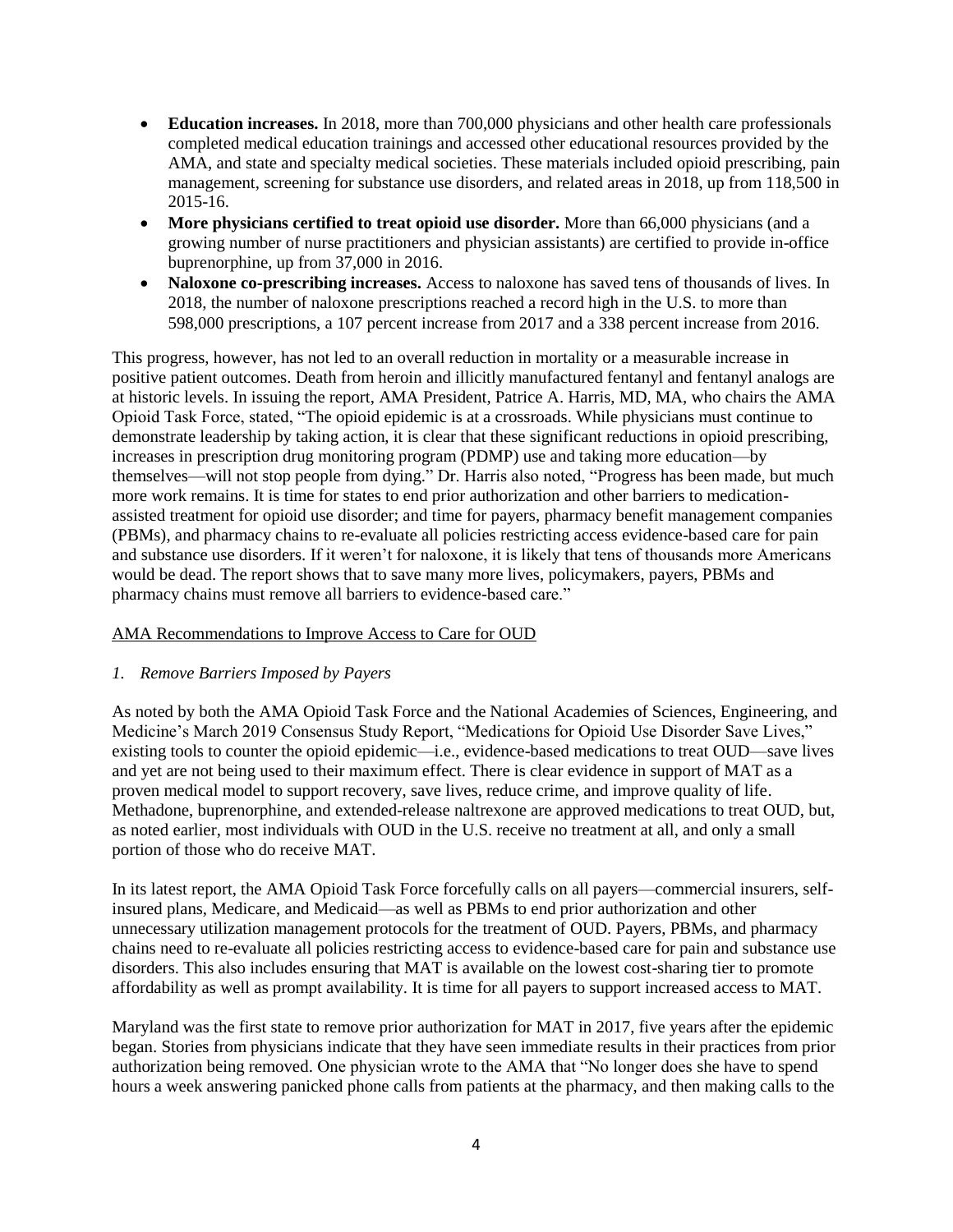insurer and pharmacists to try and straighten it out. But the biggest change was removing the fear of 'will I be able to fill my prescription?' for her patients."

Before 2019, in addition to Maryland, only three states—Illinois, Arizona, and Pennsylvania—had legislation or other initiatives that removed prior authorization for MAT. So far in 2019, AMA model legislation and policy efforts have supported new laws and policies to remove prior authorization for MAT in the commercial and/or Medicaid markets in Arkansas, Arizona, Colorado, DC, Iowa, Maine, Missouri, New Jersey, New York, Pennsylvania, Washington, and Vermont; the AMA is also working with other states to introduce legislation. Legislation failed, however, due to health insurance company opposition in California, Kentucky, and Montana.

On the federal side, we are pleased that language we recommended on prior authorization was included in the "Comprehensive Addiction Resources Emergency (CARE) Act," S. 1365/H.R. 2569. The provision would require the Secretary of the U.S. Department of Health and Human Services (HHS) to give grant funding preference to states that have prohibited prior authorization and step therapy for MAT. The AMA believes this language will help to incentivize those states that have not yet removed prior authorization to do so.

Most recently, at the AMA's Annual Meeting last week, our policymaking body, the House of Delegates, adopted several new policies that further barriers imposed by payers:

- That our AMA support amendments to opioid restriction policies to allow for exceptions that enable physicians, when medically necessary in the physician's judgment, to exceed statutory, regulatory or other thresholds for post-operative care and other medical procedures or conditions.
- That our AMA oppose health insurance company and PBM utilization management policies, including prior authorization, that restrict access to post-operative pain care, including opioid analgesics, if those policies are not based upon sound clinical evidence, data and emerging research.
- That our AMA support balanced opioid-sparing policies that are not based on hard thresholds, but on patient individuality, and help ensure safe prescribing practices, minimize workflow disruption, and ensure patients have access to their medications in a timely manner, without additional, cumbersome documentation requirements.
- That our AMA oppose the use of "high prescriber" lists used by national pharmacy chains, pharmacy benefit management companies or health insurance companies when those lists do not provide due process and are used to blacklist physicians from writing prescriptions for controlled substances and preventing patients from having the prescription filled at their pharmacy of choice.

### *Greater Enforcement of Mental Health and Substance Use Disorder Parity*

The AMA notes that very high rates of mental disorders co-exist among patients with opioid use disorders as well as among patients with chronic pain conditions leading to increased risk for suicide. The 2017 National Survey on Drug Use and Health found, however, that 92 percent, or 19.7 million people, with a substance use disorder (SUD) receive no treatment, and 57 percent, or 46.6 million people, with a mental illness receive no treatment. The Mental Health Parity and Addiction Equity Act was signed into law by President George W. Bush on October 3, 2008. On the tenth anniversary of the passage of the law, the AMA called on state and federal policymakers to enforce the law's provisions to help end the opioid epidemic, specifically noting that insurers need to be held accountable for complying with their legal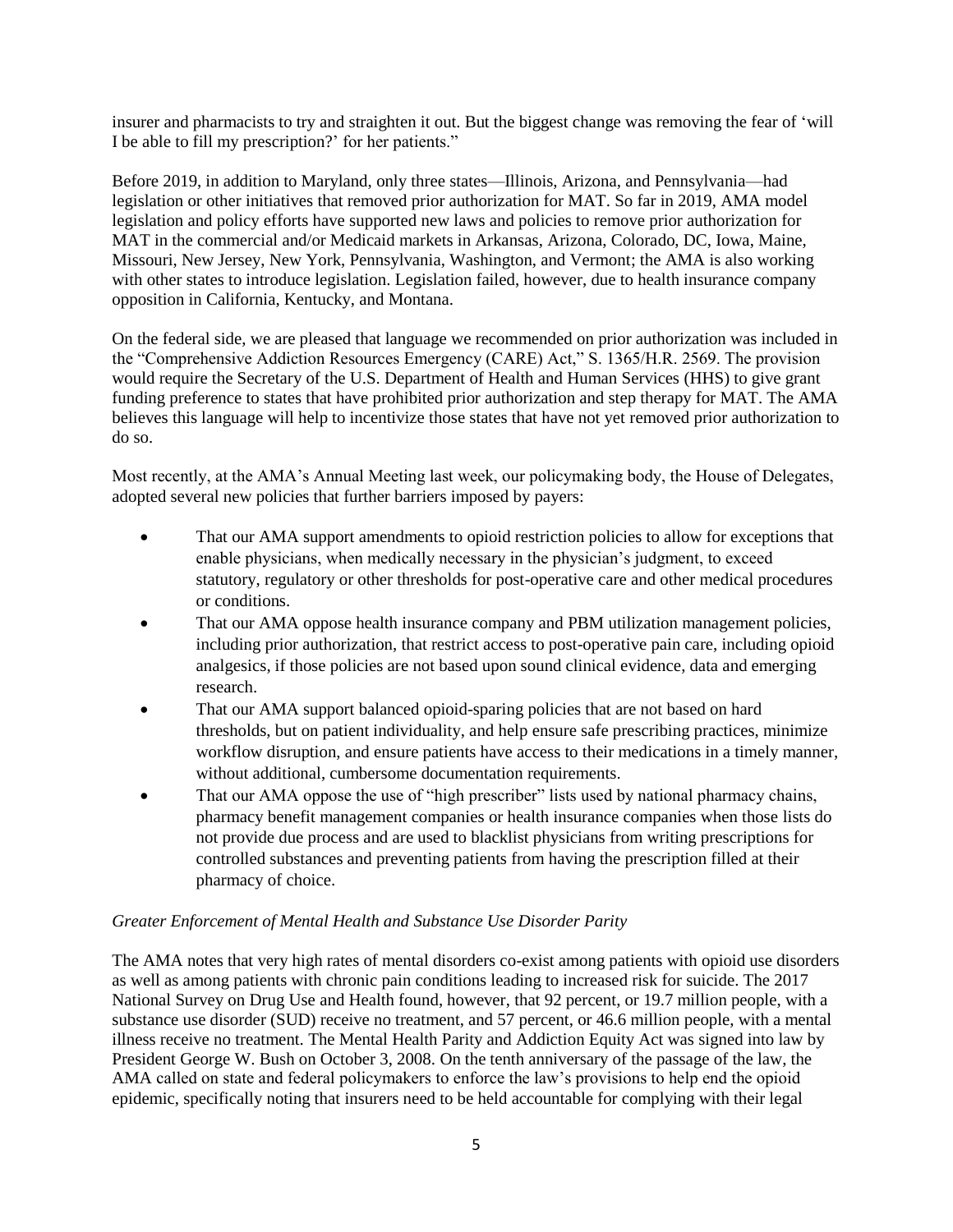obligations under the law. This means that health insurance companies must have addiction medicine and psychiatric physicians not only in the network but accepting new patients, as well as mental health and SUD coverage that is on par with medical and surgical benefits. The AMA also strongly supports assessment, referral, and treatment for co-occurring mental health disorders.

#### *Legal and Regulatory Barriers that are not Evidence-Based*

There is a growing trend in reports of patients being denied access to opioid therapy. These stories are not new, as the AMA has received them since certain pharmacy chains instituted proprietary opioid analgesic restriction policies dating to 2012-2013. However, these reports increased following publication of the CDC Guideline for Prescribing Opioids for Chronic Pain in 2016, and further escalated following health insurance company, pharmacy chain and PBM actions to further restrict opioid prescribing. States have also incorporated the CDC guidelines into state laws and/or regulations. While the stated laudable intent of those policies was to limit the initial opioid prescription for acute pain (typically following minor surgery), the practical effect was that the guidelines were misapplied and resulted in payers, pharmacies, and PBMs reducing or denying opioid therapy to patients, including many with chronic pain, cancer, in hospice or who were receiving palliative care. There also have been growing reports of patients being tapered—consensually or non-consensually—from current opioid doses. In addition to ongoing AMA advocacy emphasizing the need for individualized patient care and opposing the misapplication of the CDC Guideline, more than 300 physicians sent a letter to CDC highlighting reports of patient harm, including suicides.

In response to these increasing reports of patient harm from the opioid restriction policies and nonconsensual tapering, the U.S. Food and Drug Administration (FDA) and CDC have recently made significant statements to mitigate patient harms. On February 28, 2019, the CDC sent a letter to the National Comprehensive Cancer Network, American Society of Clinical Oncology and American Society of Hematology noting that "The [CDC opioid prescribing] Guideline is not intended to deny any patients who suffer with chronic pain from opioid therapy as an option for pain management," and that "CDC encourages physicians to continue to use their clinical judgment and based treatment on what they know about their patients, including the use of opioids if determined to be the best course of treatment." The FDA on April 9, 2019 issued a statement emphasizing that it is "requiring changes to the prescribing information for these medicines that are intended for use in the outpatient setting. These changes will provide expanded guidance to health care professionals on how to safely decrease the dose in patients who are physically dependent on opioid pain medicines when the dose is to be decreased or the medicine is to be discontinued."

Then on April 24, 2019, the *New England Journal of Medicine* published a CDC "Perspective" in which the authors of the 2016 CDC Guideline said that while "Efforts to implement prescribing recommendations to reduce opioid-related harms are laudable. Unfortunately, some policies and practices purportedly derived from the guideline have in fact been inconsistent with, and often go beyond, its recommendations." The authors went on to note multiple ways in which the guidelines have been misinterpreted as inflexible standards, including support for individualized patient care: "Policies should allow clinicians to account for each patient's unique circumstances in making clinical decisions."

The AMA [welcomed](https://www.ama-assn.org/press-center/ama-statements/ama-welcomes-cdc-s-revised-view-opioids-guidelines) the CDC's revised view of the guidelines, emphasizing that while the AMA continues to encourage judicious prescribing decisions, "the guidelines have been misapplied so widely that it will be a challenge to undo the damage." The AMA adopted new policy at its recently-held Annual Meeting to advocate that clinical practice guidelines specific to cancer treatment, palliative care, and end of life be utilized in lieu of the CDC's Guideline for Prescribing Opioids for Chronic Pain as per the CDC's clarifying recommendation. Moreover, the AMA recognizes that some patients with acute or chronic pain can benefit from taking prescription opioid analgesics at doses that may be greater than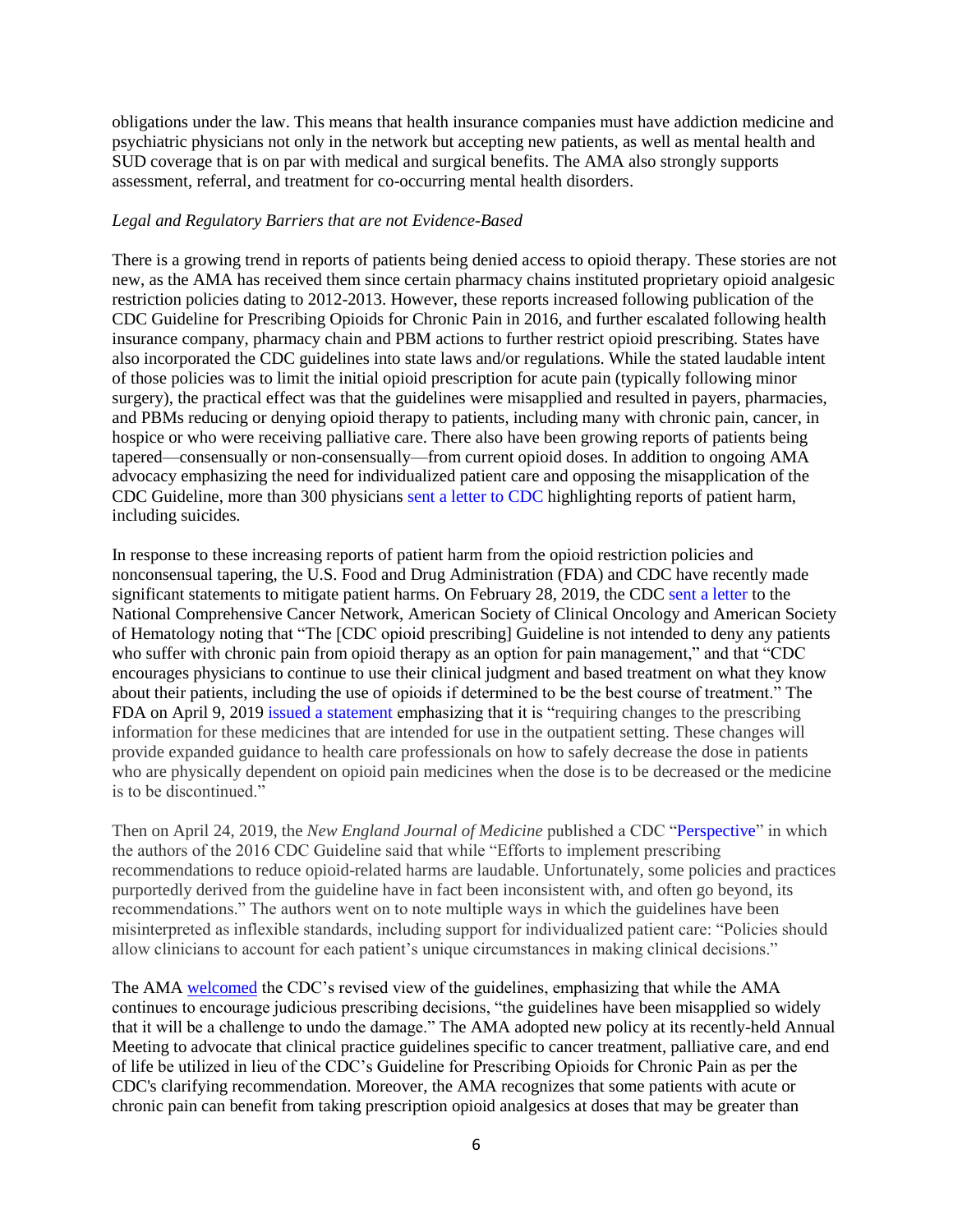guidelines or thresholds put forward by federal agencies, health insurance companies, pharmacy chains, pharmacy benefit management companies and other advisory or regulatory bodies. The AMA continues to urge physicians to make judicious and informed prescribing decisions to reduce the risk of opioidrelated harms, but acknowledges that for some patients, opioid therapy, including when prescribed at doses greater than recommended by such entities, may be medically necessary and appropriate.

#### *Stigma*

Stigma continues to be a major barrier for individuals seeking and staying in treatment and toward medications used to treat OUD. Patients in pain and patients with a substance use disorder need comprehensive treatment, not judgment, but judgment is often what they receive, from friends and family, the community, law enforcement, and some medical professionals. Some providers may be reluctant to prescribe MAT out of concerns over misuse or diversion. Removing stigma is essential to ending the opioid epidemic.

We also need to distinguish medical accuracy from popular myth. Just as we would never call a diabetic who relies on insulin an insulin addict; or we would never call someone with heart disease a beta-blocker addict; or we would never call someone with anxiety and depression a serotonin addict, so too must we move beyond medically inaccurate terminology for medication that saves lives. Someone with an opioid use disorder can lead a healthy, fulfilling life by taking MAT drugs. Stigmatizing language only serves to prolong the epidemic.

### *Maternal and Child Health/Incarceration*

The AMA strongly supports a special focus of resources and policy proposals on maternal and child health in the context of the opioid crisis, and we supported the many provisions in CARA and the SUPPORT Act that addressed programs for OUD treatment for pregnant women and post-partum women. Consistent with this, the AMA and the AMA Opioid Task Force believes it is essential to specifically highlight the important roles of physicians and policymakers in ensuring the unique needs of pregnant, postpartum, and parenting women and children are met. OUD among women of reproductive age and pregnant, postpartum, and parenting women has increased over recent years, mirroring the epidemic seen in the general population. According to HHS's Office of Women's Health, the number of women dying from overdose of prescription drugs rose 471 percent between 1999 and 2015, compared to 218 percent for men, and heroin deaths among women increased at more than twice the rate of men.

MAT is the recommended evidence-based treatment for pregnant and breastfeeding women with OUD. Threats of incarceration, immediate loss of child custody, and other potential punishments drive pregnant, postpartum, and parenting women away from vital prenatal care and treatment. Research has found that non-punitive public health approaches to treatment result in better outcomes for both moms and babies. We believe that additional efforts are needed for patient and public education as well as outreach to policymakers to ensure evidence-based care guides treatment options for maternal and child health.

### *Civil and Criminal Justice Reforms*

The AMA and the Opioid Task Force believe that all persons entering jails or prisons (both for men's and women's facilities), while incarcerated, and upon release, will benefit from enhanced OUD screening protocols to identify those persons arrested if they are currently on MAT, or would like to begin treatment. We also support the use of evidence-based protocols for maintaining continuity of care for persons released from jail or prison, including—as necessary—enrollment in Medicaid, coordination with peer counseling or other similar services to ensure the person has linkages to treatment providers in the community, and other such services so as to maintain access to and a continuum of care to sustain and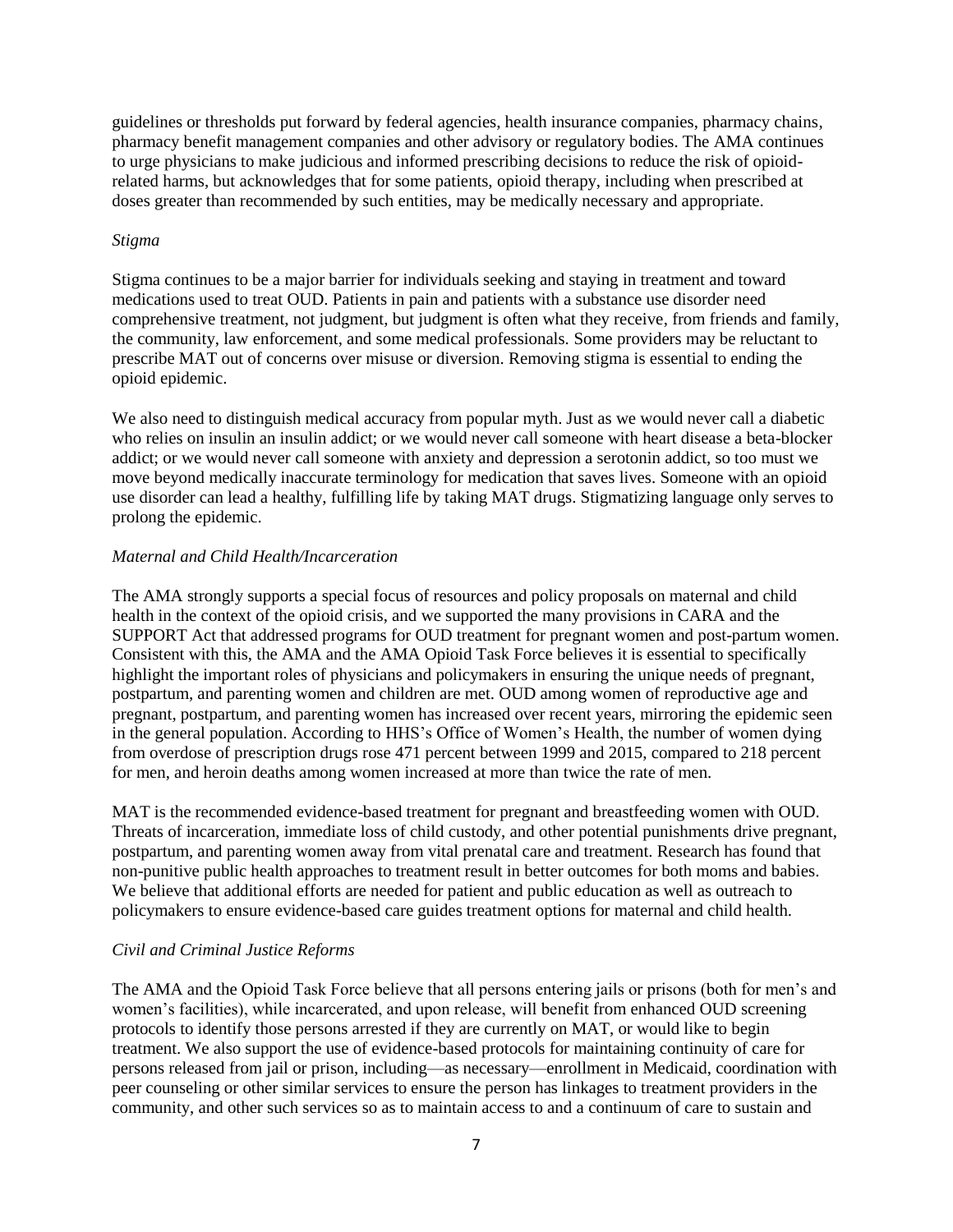promote recovery. This recommendation also applies to drug courts and other diversion services to support evidence-driven care for persons with OUD.

## *Funding (CARE Act)*

Even if all the barriers discussed above were eliminated, there still would not be enough treatment due to lack of funding. The AMA has been calling for increased federal funding for several years to address the opioid epidemic and was pleased that the 2018 and 2019 appropriations bills included over \$10 billion to combat the epidemic. However, given the unprecedented nature of the current epidemic, much more funding will be needed to reverse and end this epidemic. We believe the CARE Act, through policy and funding, is a major step forward in addressing the opioid epidemic. It would authorize \$100 billion over 10 years, a substantial increase and in keeping with the enormity of the epidemic. The CARE Act is intended to fill the current funding gap and sets up a framework to do so.

### AMA Recommendations for Removal of Barriers to Evidence-Based Pain Care

Access to evidence-based pain care is the opposite side of the coin to access to evidence-based treatment for OUD. The AMA (Opioid Task Force) supports patients having access to the right treatment at the right time without administrative barriers or delay from health insurance carriers or other payers and pharmacy benefit or behavioral health management companies. There is no question that the nation's physicians have reduced opioid analgesic supply—both in volume and dose strength—but there has not been a concomitant increase in access to or affordability of evidence-based non-opioid alternatives. The AMA supports the removal of barriers, including prior authorization, to non-opioid pain care.

This mirrors a new recommendation from the AMA Opioid Task Force: as part of current and future efforts to reverse the nation's opioid epidemic, the Task Force supports increased research and access to evidence-based treatment, including:

- Medication, including non-opioid pain relievers, anticonvulsants, antidepressants, musculoskeletal agents, anxiolytics as well as opioid analgesics when appropriate. The Task Force notes that physicians and patients now face a multiplicity of new laws, guidelines and policies from payers, PBMs and national organizations, which are often contradictory.
- Restorative therapies, which include physical therapy, occupational therapy, physiotherapy, therapeutic exercise, osteopathic manipulative therapy (OMT), and other modalities such as massage and therapeutic ultrasound.
- Interventional procedures, such as neuromodulation, radio frequency ablation, peripheral nerve stimulation, central and peripheral nerve ablation, spine surgery and steroid injections, and other emerging interventional therapies as part of the multimodal pain care plan.

This recommendation further calls for more detailed regulatory review of formulary and benefit design by payers and PBMs to ensure that patients have affordable, timely access to evidence-based non-opioid alternatives, pharmacologic and non-pharmacologic. In conducting such reviews, the Task Force urges policymakers to work closely with physicians to ensure appropriate clinical input. The AMA is doing this with state regulators in Pennsylvania and Colorado to ensure non-opioid pain care options are available and affordable.

### Conclusion

Unless and until policy makers focus on removing barriers to high-quality, evidence-based care for SUD—and removing barriers to comprehensive, multidisciplinary, multimodal pain care—this epidemic will not end. We need help from policymakers to ensure more people have access to treatment ... we